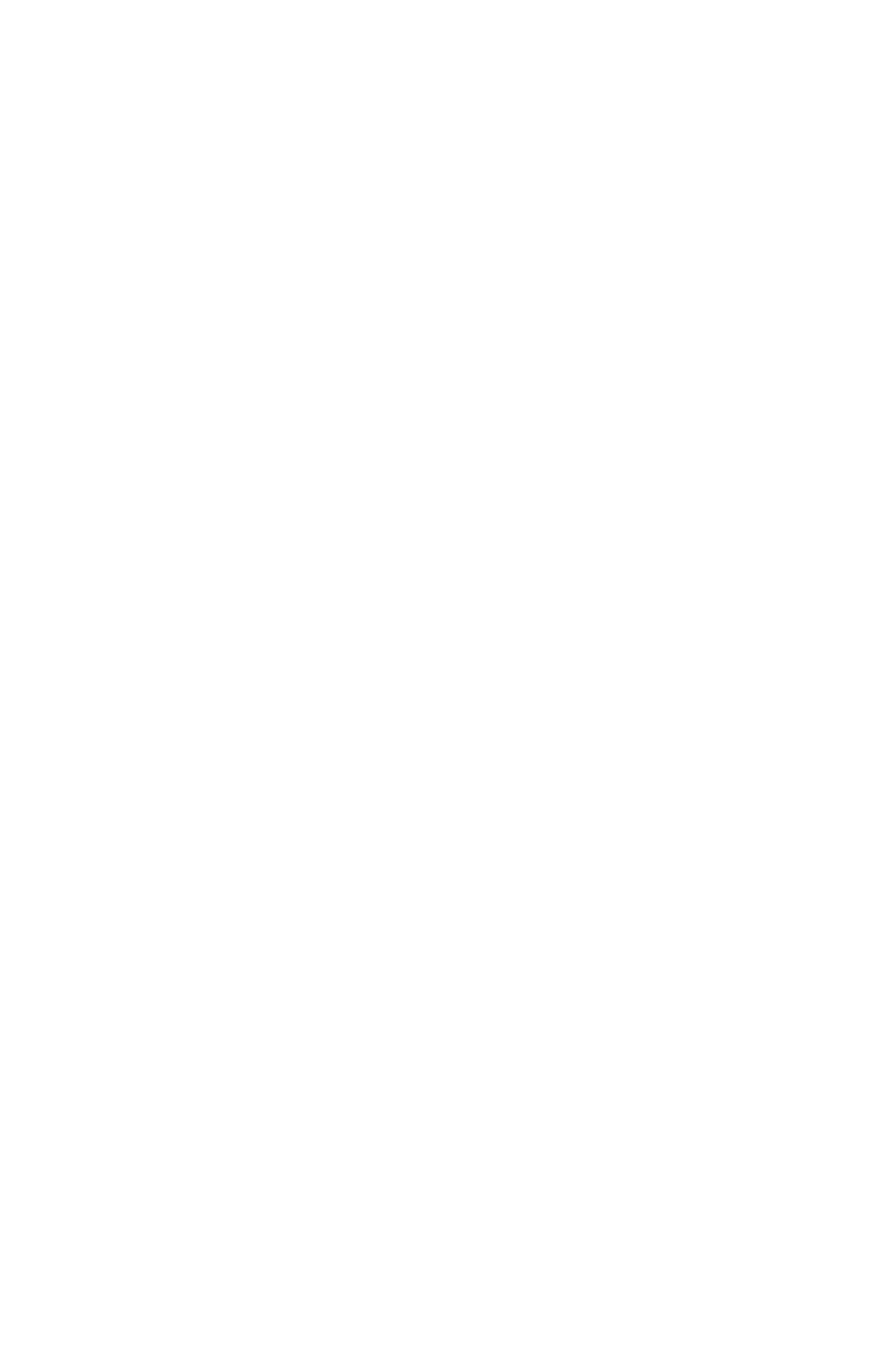The James Gallery The Graduate Center, CUNY 365 Fifth Avenue at 35th Street

centerforthehumanities.org/james-gallery

Hours: Tue–Thu, 12–7pm Fri–Sat, 12–6pm

Apr 14–Jun 3, 2017 Exhibitions & Programs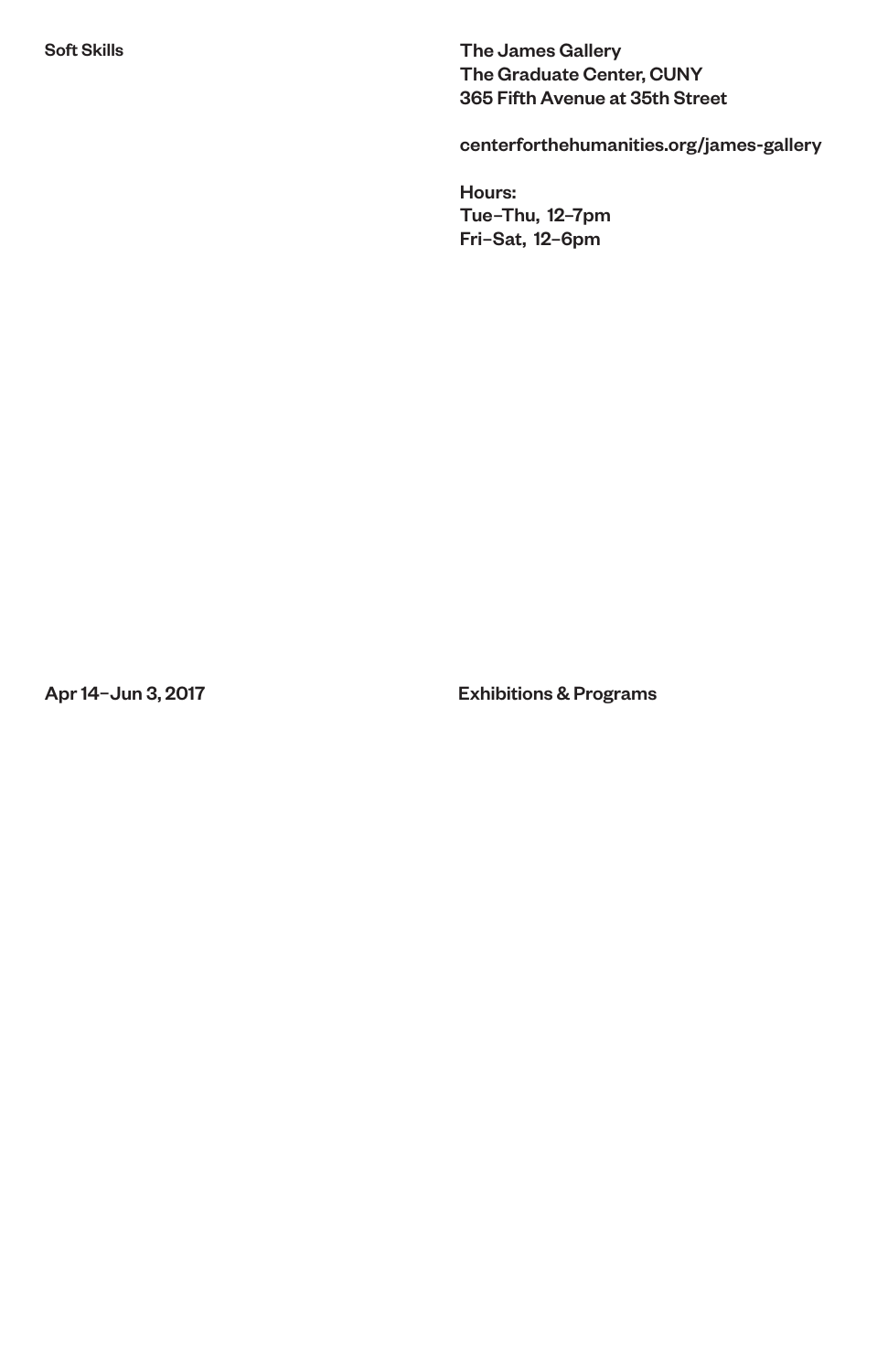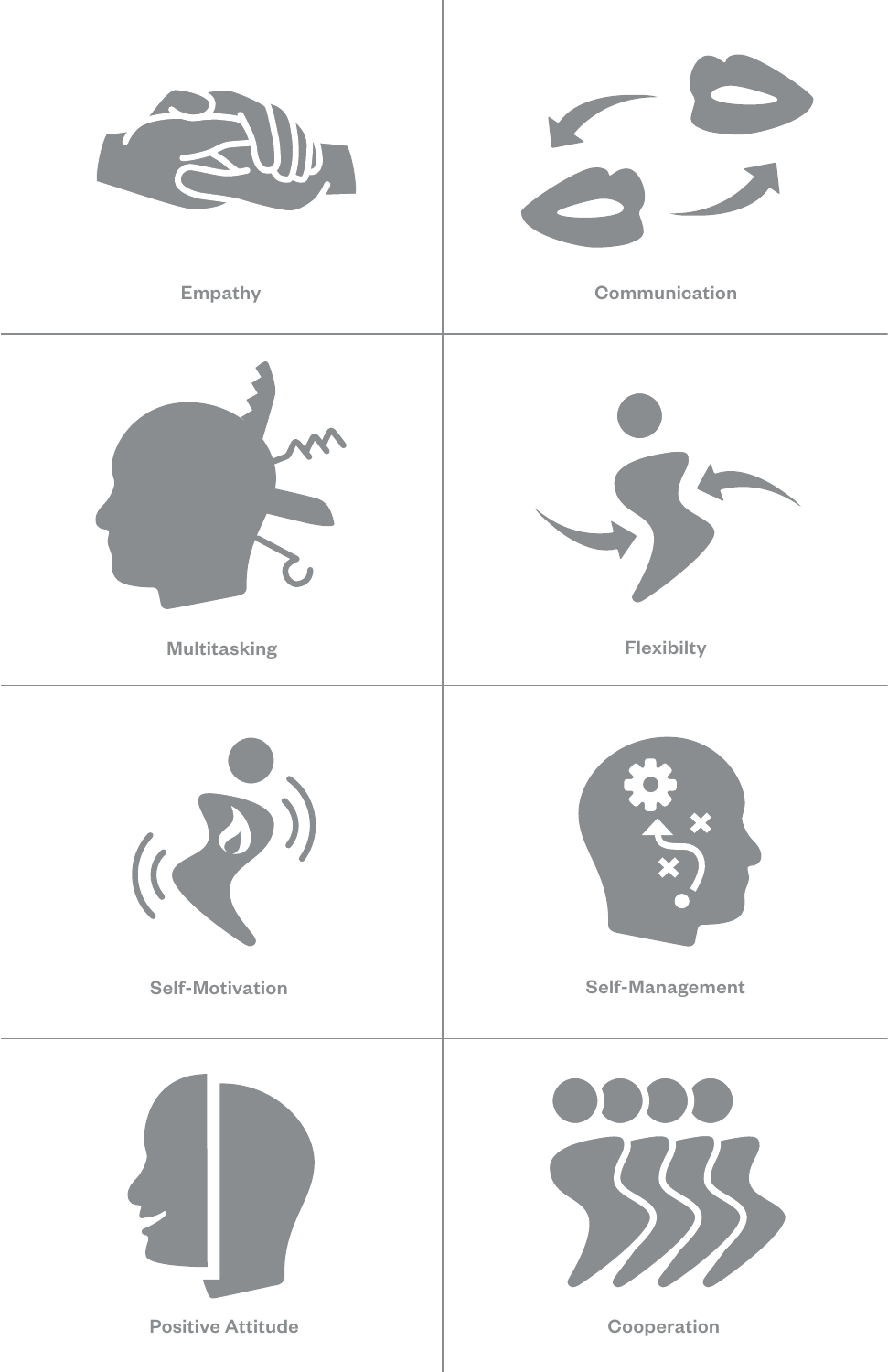#### Introduction

Pairing artworks from the 1970s with contemporary practices, "Soft Skills" critically examines interpersonal capacities like communication, cooperation, empathy, and flexibility, framing them as modes of feminized performance—and moreover, as work. Early feminist art often troubled the threshold between artifice and authenticity, using devices like masquerade and fictive personae to denaturalize the relationship between subjectivity and gender. This exhibition draws parallels from that groundbreaking work to more recent art from the U.S. and Canada, historicizing their connection in light of the transformation of labor practices in those countries over the past four decades. Together, the works demonstrate role-play and self-management as both feminist performative strategies and imperatives of post-Fordist labor.

 Coincident with the heyday of secondwave feminism, the 1970s saw surges in both the service economy and the female workforce. As early as 1979, sociologist Arlie Hochschild identified the commodification of "emotion work"—the labor of managing one's own expressions and attitude, often in order to produce for others experiences of ease, well-being, and satisfaction. Hochschild analyzed the job performance of feminized or "pink collar" workers like flight attendants, correlating their obliging, diplomatic, and patient affects with women's work in nurturing and socializing children. Rather than confined to the domestic sphere or to private life, over the past several decades affective labor has been increasingly incorporated into a wide spectrum of waged occupations. Indeed, today's corporations place a premium on "soft skills," an elastic repertoire of relational attitudes and amenable behaviors.

 This group exhibition exposes the effort behind these "desirable qualities," deconstructing social suppleness into a series of postures: charm, comfort, poise, persuasion. The works on view demonstrate selfpresentation as a subtle negotiation with the desires of others, playing into or subverting gendered and racialized codes. In concert,

#### they sketch the contours of the stagepresence required in feminized work today.

#### —Kaegan Sparks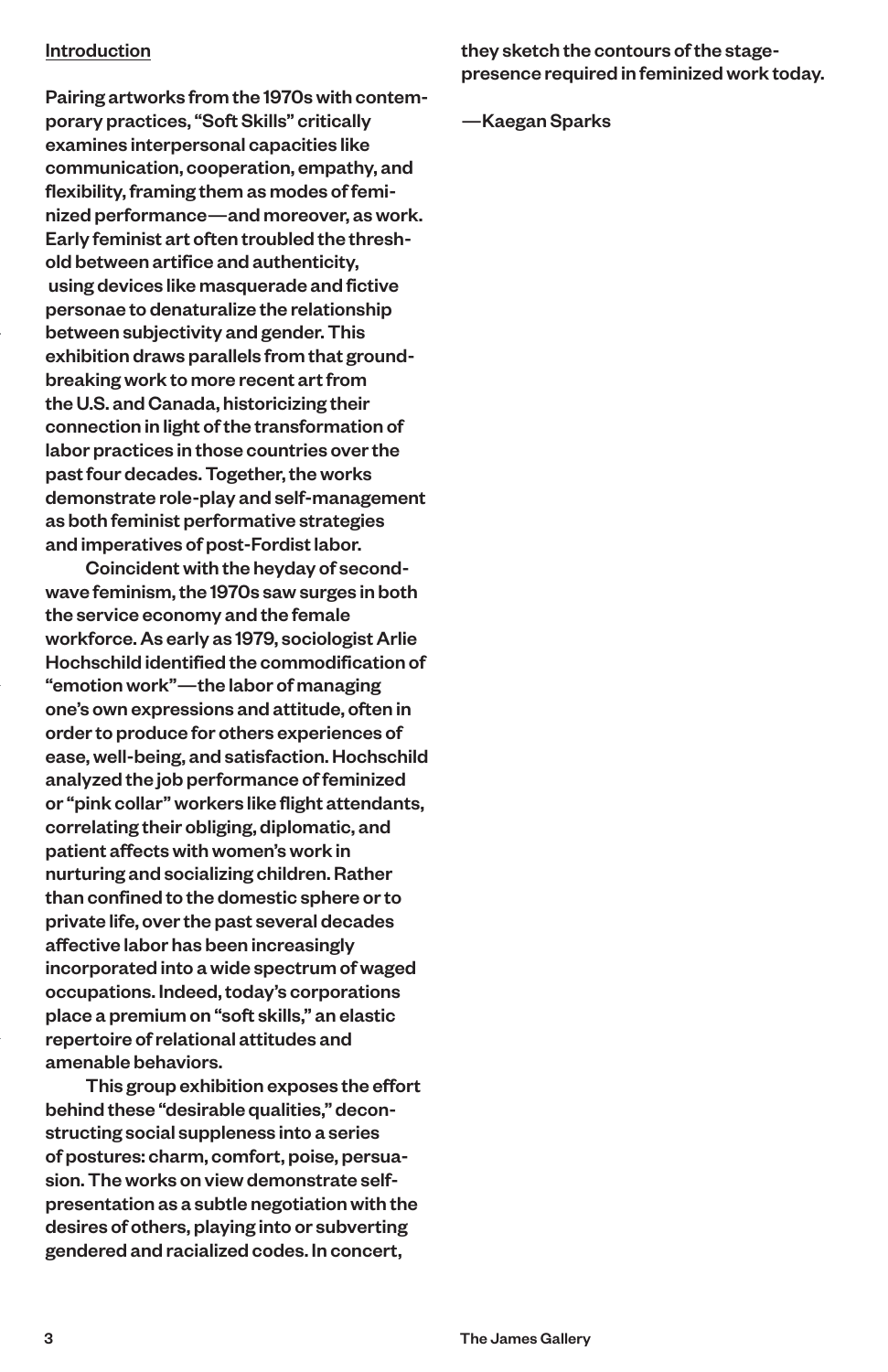#### Exhibition Guide

The exhibition begins with a dialogue between two videos, Tasha Bjelić's *Untitled* (2015) and Endia Beal's *Office Scene (Can I touch it?)* (2013). Each work opens with a shot framing the lower half of the artist's face. Beal performs an assertive spoken-word prelude to her piece: "I'm on my way to work. It's always a performance." The charged soundtrack of *Office Scene* continues with a sequence of disembodied male voices, audibly uncomfortable as they testify to an ambiguous sensation. Prompted by the artist's own experiences as a woman of color in a mostly white, mostly male corporate office space, the video devises a savvy retort to cubicle micro-aggressions through exploiting and displacing voyeuristic desire. In response to rumors of her co-workers' fascination with her Afro, Beal offered to let them touch it, but only in exchange for their recorded testimonies, which are delivered with a mixture of titillation and confessional unease.

This tension resonates with the aural and visual aesthetic of Bjelić's video, which activates a range of liminal affects from pleasure to vulnerability. An applause track sets our focus, first, on the artist's pageantcontestant poise; her nose, mouth, and jawline are closely cropped by the camera's frame and occasionally unsettled by lip pursing and other subtle traces of facial tension. The work continues with audiovisual sequences derived from videos that circulate online among a community of ASMR (autonomous sensory meridian response) enthusiasts. ASMR names a synesthetic experience of tactile satisfaction triggered by certain sounds and images, often associated with repetitive activities like keyboard typing or hair brushing. The last segment of Bjelić's work appropriates a different sort of ASMR soundtrack, in which an undulating female voice envelops viewers with empathetic adulations and nurturing reassurances. The staged intimacy of both Beal's and Bjelić's works registers in the sensual but discomfiting textures of these voices, which leak out of their blackbox viewing environment to provide a

tenuous acoustic backdrop to the rest of the exhibition.

In the main gallery viewers encounter the exhibition's first glance back to the 1970s, with Martha Wilson's photographic series *Composure* (1972) and short videos *Routine Performance* (1972) and *Method Art* (1973). Comprising a simple, direct monologue performed for a videocamera, *Routine Performance* suggests the format of a screen test or audition. Reading matter-of-factly from a script, Wilson announces her intention to "be as calm in appearance as possible." "This activity is ironic," she intones, "because the person who is throwing himself into acting calm is paying so much attention to the play-acting aspect, that he is seldom genuinely calm at all." Influenced by sociologist Erving Goffman's pivotal 1956 book *The Presentation of Self in Everyday Life*, Wilson applies a dramaturgical framework to her exercise of dissimulation—that is, suppressing certain emotional expressions to instead manifest others understood as "desirable." Her stated objective is to naturalize her performance to the point of incorporating it into her "permanent repertoire," implying that the video constitutes a rehearsal for a later social application. Wilson's video *Method Art* (1973) and photographic series *Composure* (1972) continue this exercise in self-awareness and pretense, producing affective taxonomies that foreground their synthetic means of production.

 Frances Stark's large print *Called Upon (Same thing over and over)* (2007), attests to the fatiguing and flattening effects of creative labor, which increasingly demands people skills, networking, and communication. Inspired by the artist's mother's profession as a telephone operator, *Called Upon* suggests women's naturalized role as conduits for social relations. The work's cookie-cutter repetition of a telephonewoman motif wryly parodies the disingenuous spectacle of constantly being on call and on display, and the accompanying text underscores "the desolation of acting a part"—whether it be that of an artist expected to continuously produce in a trademark style, or of a call-center agent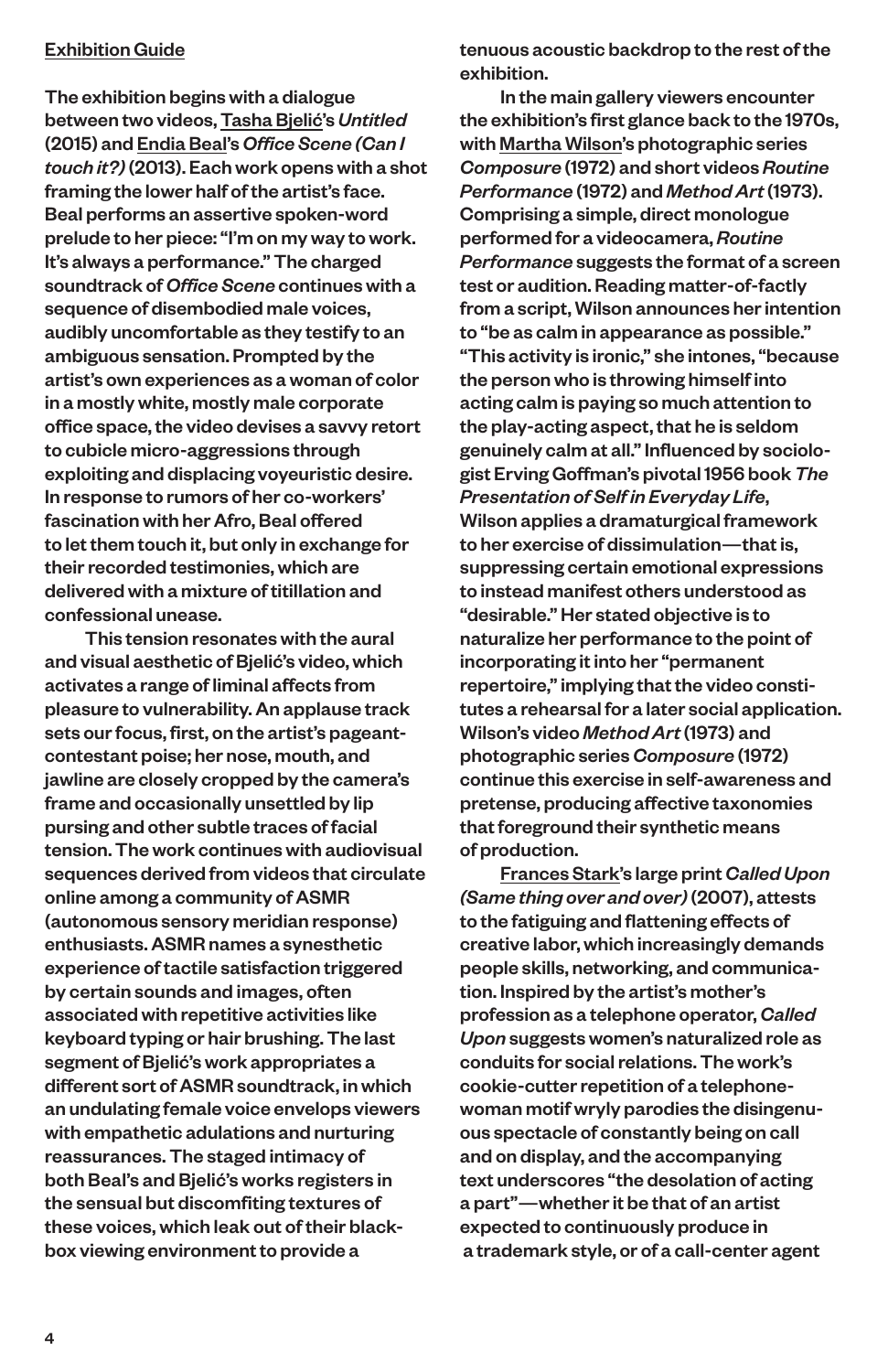whose tedious job requires service with a smile.

 Part of her larger body of work *On Stage*, begun in 1972, Suzy Lake's duo of prints emblematizes tendencies of mimicry, masquerade, and role-play in early feminist art. One photograph pictures the artist with three other women donning glamorous costumes, while in the other Lake awkwardly assumes an exhibitionist posture redolent of a fashion photo shoot. The text of each print, rendered in English and French, declares the construct of femininity at work in these staged photographs, while also pointing to the subtle and interstitial ways that role-play suffuses everyday life, whether through social diplomacy or unconsciously imitating the expressions of others in conversation.

 In the middle section of the gallery, a selection from Endia Beal's photographic series *Am I What You're Looking For?* (2015– ongoing) attends to relationships between physical postures and social positioning in the context of the workplace. The series features portraits of young African American women who have recently finished school and transitioned to the job market. The women are photographed in their family homes, domestic interiors whose color, texture, and idiosyncratic detail are thrown into relief by an incongruous photographic backdrop depicting a generic office space (the image, in fact, was taken at Yale's IT department, where Beal interned while pursuing her MFA). The artist instructed her subjects to wear what made them feel most confident and to envision that they were waiting for an interview, or in the artist's words, "preparing for a performance." Inspired by Rineke Dijkstra's *Beach Portraits* as well as James Van Der Zee's tableaux vivant of Harlem's black middle class in the 1920s and 30s, Beal's images capture a range of gestural expressions and affects, from apprehension to fierce self-possession.

 Nearby, Barbara Kruger's photographic print *Untitled (I am your reservoir of poses)* provides a punctuating hinge for the exhibition. Breaching the temporal parameters of"Soft Skills,"this work from 1982 pithily comments on much of the other art around it. Kruger's trademark appropriation

of images, as well as the aphoristic language and graphic design of advertising lends her works a fluid semantic capacity; many constitute open forms which invite variable meanings to accrue depending on their context and the position of their viewers. *Untitled (I am your reservoir of poses)*is often understood to critique the long history of objectifying the female body in representational art. Yet in the context of this exhibition, the work's striking titular phrase takes on a new resonance in reference to the flexible attitudes, strategic posturing, and amenable behaviors women are expected to perform both personally and professionally.

Martha Rosler's*Know Your Servant Series #1: North American Waitress, Coffee Shop Variety* (1976) presents a series of texts and graphics, variably appropriated and fabricated, that together comprise a critical sociology of waitstaff working protocols. The assembled materials delineate a code of deferential conduct expected of female servers in particular, prescribing the appearance and demeanor of an archetypal waitress in scrutinizing detail: "Voice is neither loud nor soft. Stands neither close nor far away…. Eases your decisions by making appropriate suggestions, with reserved appeal." Rosler's commentary on the clinical and barbaric language of restaurant-worker training literature parodies its winnowing of self-representational space: the waitress must be *both* charming and nondescript. Rerouting the information aesthetic of conceptual art, this trenchant critique places gender and class subjectivity front and center.

On a suspended screen, Heather Keung's *Self-Portrait (Smile)* (2001) projects a working temporality that is exhaustively prolonged, evoking a protracted, anxious version of Andy Warhol's *Screen Tests*. In an uncomfortable close-up, the artist strains to hold a smile for the 25-minute span of the video, hewing to a trend in the artists' work in which Keung performs feats of physical endurance for a camera. Countering the masculinist overtones of 1970s precedents in the work of Vito Acconci or Chris Burden, Keung's videos instead focus attention on the subjugation and stamina of her own body as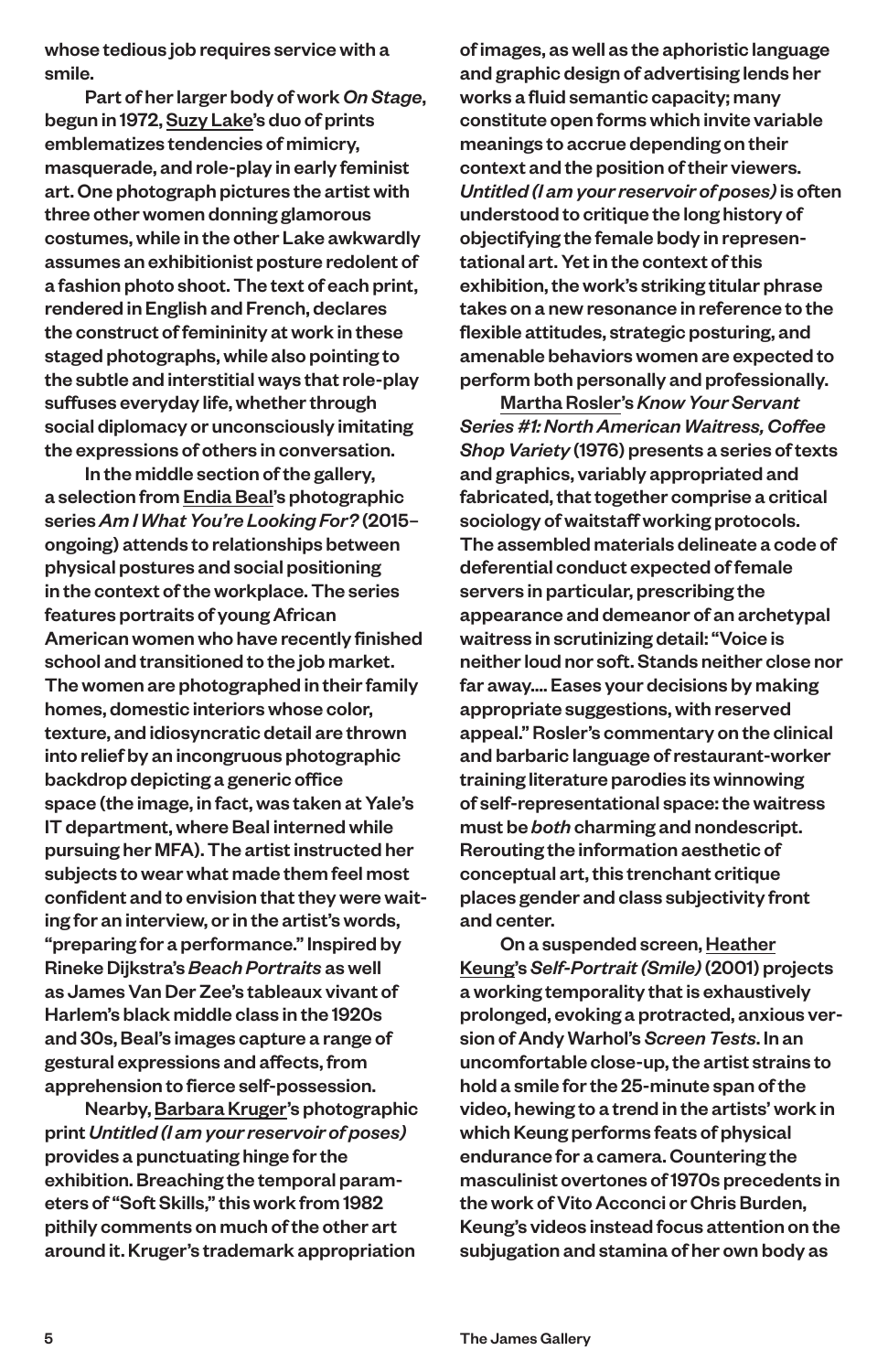a woman of color. As her durational portrait wears on, involuntary physical responses like twitching and drooling expose the physically taxing effort that enables her facade of enthusiasm.

Emily Shanahan's short videos *Women in Space* and *Movement Never Lies* (both 2012) overlay historical footage of astronautical and military drills for women with captions derived from performance texts by avant-garde choreographer Martha Graham. Phrases like "the smile . . . is the gift of an acrobat who practices living at the instant of danger," cast images of synchronized marching formations as ironic, commerciallength propaganda. Suggesting that the women in training walk "the high wire of circumstance" in a high-stakes dance subject to the ominous "gravity pull of the earth," Shanahan's montage redoubles the notion that work is a type of emotionally contortionist theater.

 The vulnerability of imminent falling is both disclosed and discreetly suppressed in Eleanor Antin's photographic series and video *Caught in the Act* (1973). In this work Antin assumes the guise of a ballerina, maintaining the ruse of feminine grace and poise in a series of carefully orchestrated poses. Yet the video reveals the artist's amateurism, as she fails to smoothly maintain this unfamiliar identity in motion; Antin can achieve a professional image only in fugitive fits and starts for photographic capture. In addition to commenting on the regulatory and repetitious task of performing femininity, the fleeting and intermittent tempo of Antin's exertions might offer a prognostic for the erratic rhythms of contemporary project culture. Defined by a premium on activity and short-term social impressions that perpetuate the promise of future work, precarious labor relies on an interplay of striving and contingency.

 If Antin's work emphasizes the invisible supports vital to sustaining the appearance of virtuosic autonomy, the exposed cords of the telephone-women in Frances Stark's nearby collage *Back Side of the Performance* (2008) suggest external strictures that limit the mobility of the performing (or working) body.

 Danielle Dean's video *Pleasure to Burn* (2012) introduces the final phase of the exhibition. Staging an improvisatory performance among four women in a mockcorporate interior, the work revolves around a stilted dialogue of language sourced entirely from cigarette ad slogans. Adding another off-kilter dimension to this fragmentary, ventriloquized speech, several moments of physical tension crest and dissipate among the women as they momentarily assume aggressive, sympathetic, and distraught expressions and stances. Managerial power dynamics play out as caricature: "Wipe that smile on your face!" one woman growls, while another remarks, sullenly, "Progress is *everyone*'s business." Like other works on view, *Pleasure to Burn* relies on acting as a conceit to distort and foreground the labor of negotiating personal interactions, emphasizing performances of self that are in turn elastic and effusive, or solicitous and self-controlled.

New paintings from Jen Liu's ongoing series *The Pink Detachment* (2015–ongoing) elaborate upon the iconography of disembodied, prodding fingers in her previous work to construct fantastic circuits of female "empowerment." Synthesizing both the repetitive, atomized tempos of assembly line work and dematerialized economies of desire and influence, Liu's paintings contend with the mixed landscape of contemporary feminized labor, from electronics factories in China to Silicon Valley boardrooms. Liu's zany systems could be seen to pervert Sheryl Sandberg's mantra—much maligned among leftist feminists—of leaning in with men to get ahead; here charisma and nimble pressure take precedent instead. Among Liu's influences for the series are the "charm offensive" soft power tactics of Asia's international relations—privileging flattery and persuasion over military force—and Drunk Tank Pink, a bubblegum shade known for its palliative psychological effects. Flat, feminine faces roll off of cylinders and fold back onto themselves in Liu's paintings, gesturing back to Martha Wilson's manufactured composure at the exhibition's start.

—Kaegan Sparks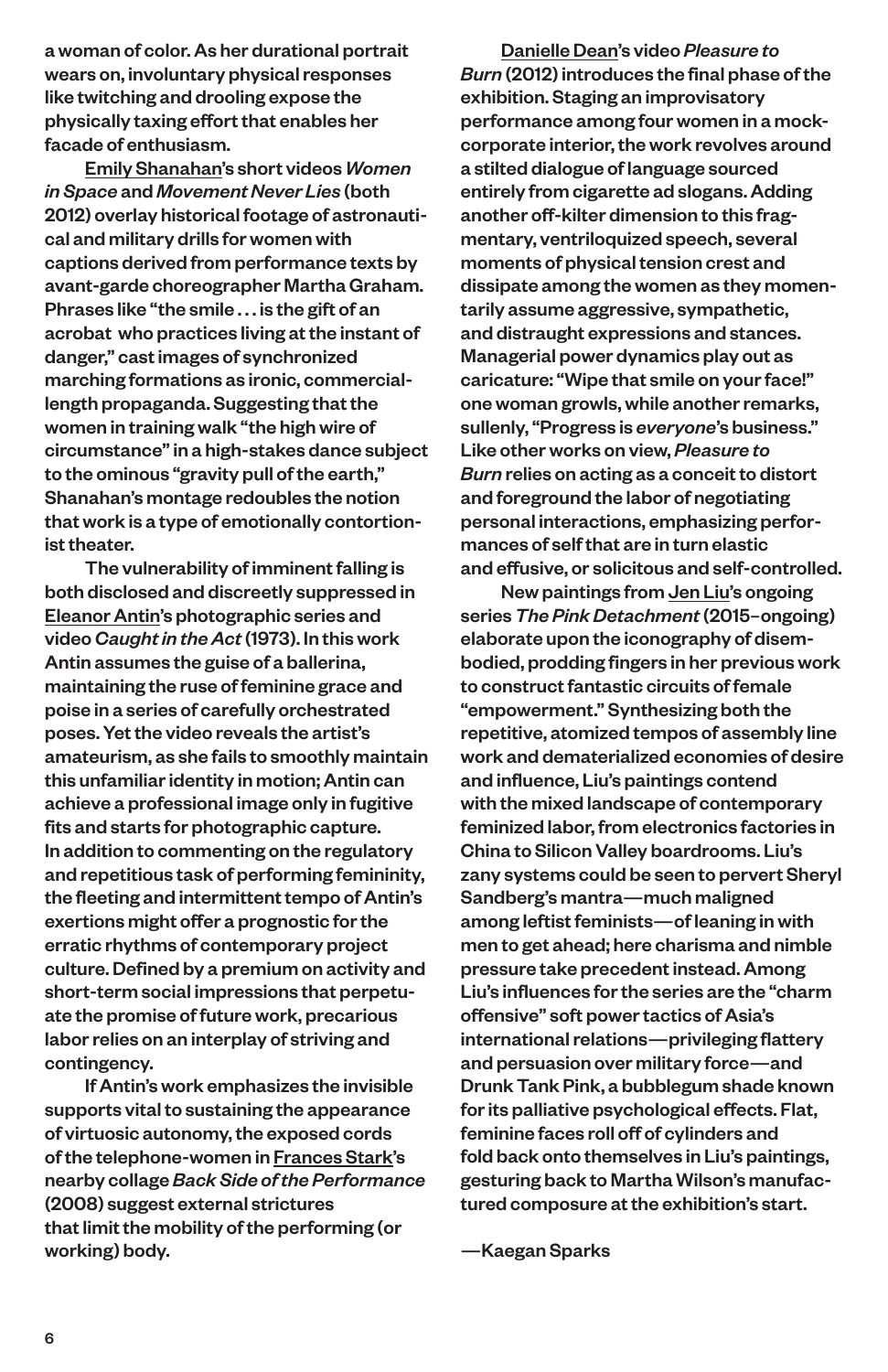#### **Checklist**

Endia Beal *Office Scene (Can I Touch It?)*, 2013 HD video projection with sound 3:30 minutes Courtesy the artist

Tasha Bjelić *Untitled*, 2015 Video projection with sound 10:15 minutes Courtesy the artist

Martha Wilson *Composure*, 1972 Eleven vintage gelatin silver prints 15 1/2 x 13 inches each Courtesy the artist and P.P.O.W.

Martha Wilson *Routine Performance*, 1972 Video with sound 2:12 minutes Courtesy the artist and P.P.O.W.

Martha Wilson *Method Art*, 1973 Video with sound 6:15 minutes Courtesy the artist and P.P.O.W.

Frances Stark *Called upon (Same thing over and over)*, 2007 Graphite, vinyl paint, and inlaid laser prints on paper 80 x 60 inches Courtesy Penny Pritzker and Bryan Traubert collection

Suzy Lake *On Stage/Bank Pose*, 1972 *On Stage/Miss Montreal*, 1972 Archival inkjet prints 25¼ x 21¼ inches each Courtesy the artist and Georgia Scherman Projects

Endia Beal *Am I What You're Looking For?*, 2015– ongoing Six chromogenic prints 40 x 30 inches each Courtesy the artist

First row, left to right: Alexus Melanie Tianna Second row, left to right: **Martinique** Kennedy Sabrina and Katrina

Barbara Kruger *Untitled (I am your reservoir of poses)*, 1982 Photograph 72 x 48 inches Courtesy Kim and Brad Keywell, Chicago

Martha Rosler *Know Your Servant Series, #1: North American Waitress, Coffee Shop Variety*, 1976 Seven digital prints 20 x 16 inches each Courtesy the artist and Mitchell-Innes & Nash, New York

Heather Keung *Self Portrait (Smile)*, 2001 Video 25 minutes Courtesy the artist and Vtape

Emily Shanahan *Movement Never Lies*, 2012 Video 1:50 minutes Courtesy the artist

Emily Shanahan *Women in Space*, 2012 Video 1:50 minutes Courtesy the artist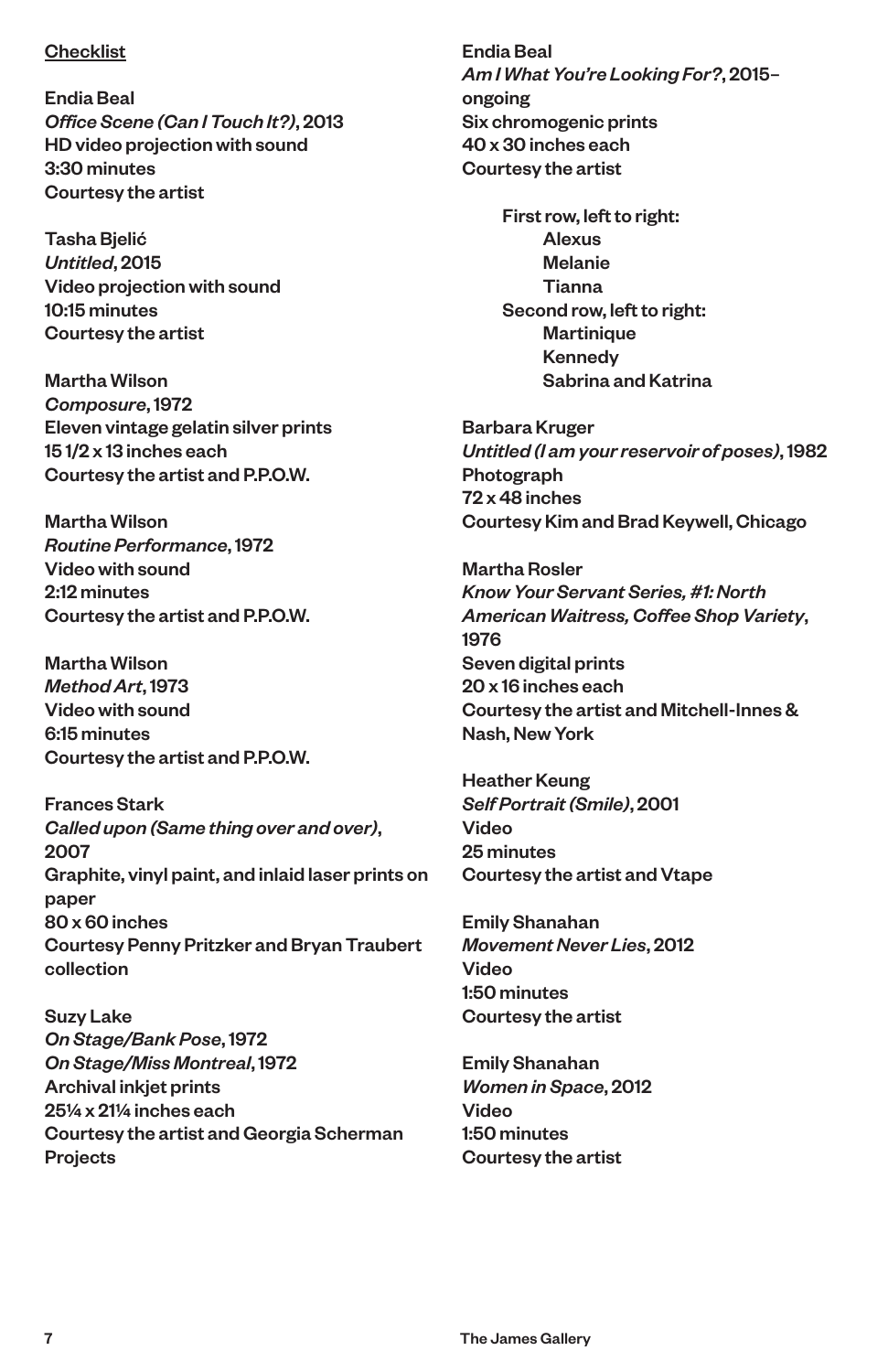Eleanor Antin *Caught in the Act: Choreography II— Curtain Call (Long Tutu)*, 1973 Unique set of seven black and white photographs mounted on board 10 ¾ x 41 ½ inches overall Courtesy the artist and Ronald Feldman Fine Arts, New York

Eleanor Antin *Caught in the Act: At the Barre*, 1973 Unique set of eight black and white photographs mounted on board 10¾ x 47 inches overall Courtesy the artist and Ronald Feldman Fine Arts, New York

Eleanor Antin *The Two Eleanors*, 1973 Black and white photograph mounted on board 11 x 14 inches Private collection, courtesy Ronald Feldman Fine Arts, New York

Eleanor Antin *Caught in the Act*, 1973 Black and white video with sound 36 minutes Courtesy Electronic Arts Intermix (EAI), New York

Frances Stark *Back Side of the Performance*, 2008 Paper, paillettes, and escutcheon pins on foam board 40 x 68 ½ inches Courtesy Julia Stoschek Foundation e.v., Düsseldorf

Danielle Dean *Pleasure to Burn*, 2012 HD video with sound 7:42 minutes Courtesy the artist

Jen Liu *The Pink Detachment: Principle of ISO (International Organization for Standardization)*, 2017 Acrylic ink, acrylic gouache, gesso and watercolor on paper 51 x 33 inches Courtesy the artist and Upstream Gallery, Amsterdam

Jen Liu *The Pink Detachment: Principle of BLA*, 2017 Acrylic ink, acrylic gouache, gesso and watercolor on paper 51 x 33 inches Courtesy the artist and Upstream Gallery, Amsterdam

Jen Liu

*The Pink Detachment: Principle of Equations and Equivalences*, 2017 Acrylic ink, acrylic gouache, gesso and watercolor on paper 70 x 51 inches Courtesy the artist and Upstream Gallery, Amsterdam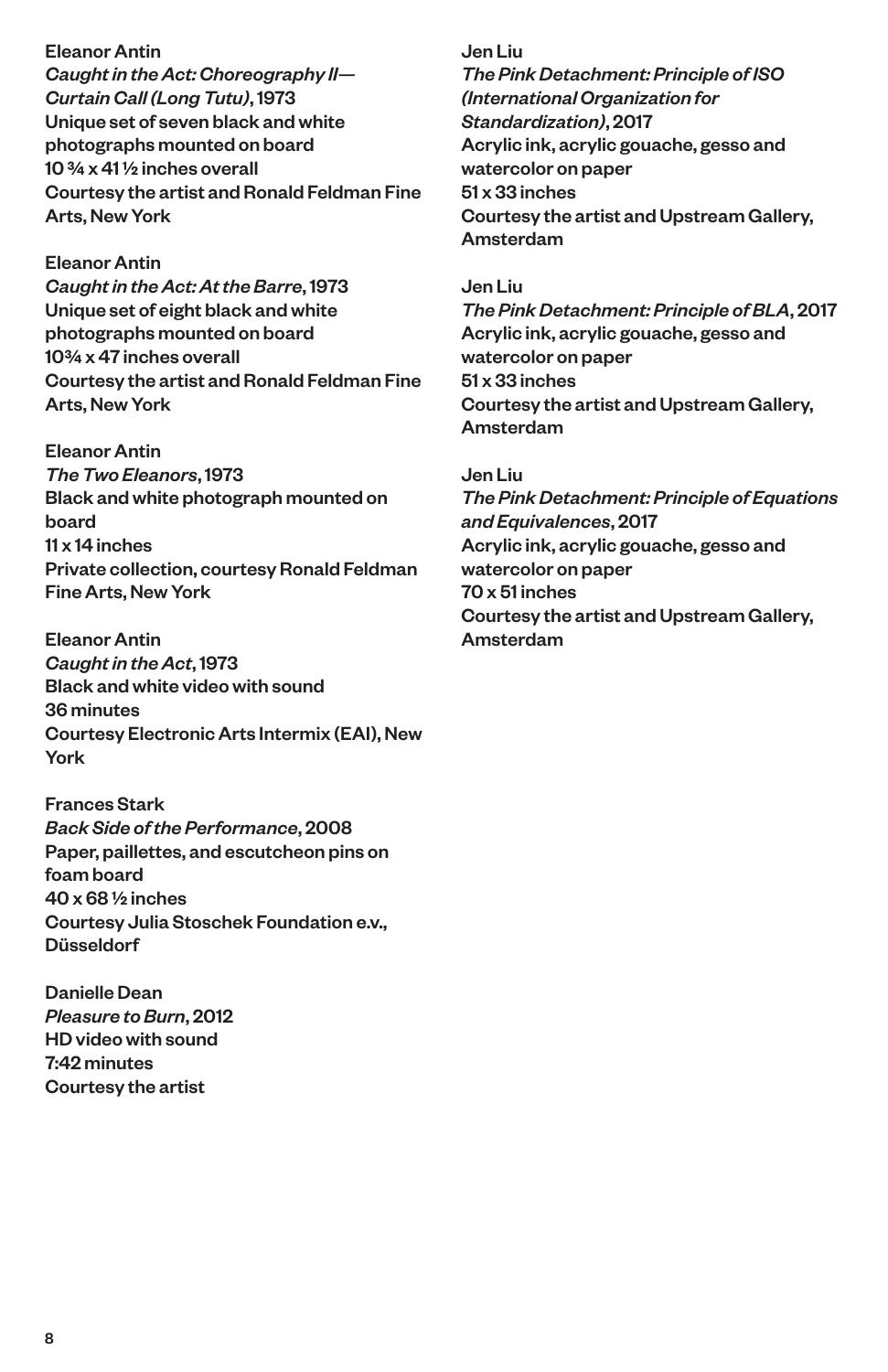Fri, Apr 14, 6:30pm Conversation

### Feminist Protest Songs

Amalle Dublon, PhD Program in Literature, Duke University; Jacqueline Hoàng Nguy**ễ**n, artist.

More smiles, more money."—Silvia Federici, "Wages against Housework," 1974

Marginalized strands of the second-wave feminist movement, such as the International Wages for Housework Campaign—which included the Wages Due Lesbians and Black Women for Wages for Housework advocated for salaried domestic labor. These feminist groups formed in the 1970s to raise awareness of how housework and childcare are the basis of all social reproduction and industrial work. Their demands were, however, often sidelined by mainstream feminist goals like equal opportunity in the labor market. These groups were not only discussion clubs or thought experiments, but real activist efforts whose demands were often expressed through protest songs.

Artist Jacqueline HoàngNguy**ễ**n will discuss her current research on the music these women's groups created to articulate their frustrations through embodied collective experience. She will be joined in conversation by scholar Amalle Dublon, whose research focuses on sound, aurality, and reproduction in all its valences.

The James Gallery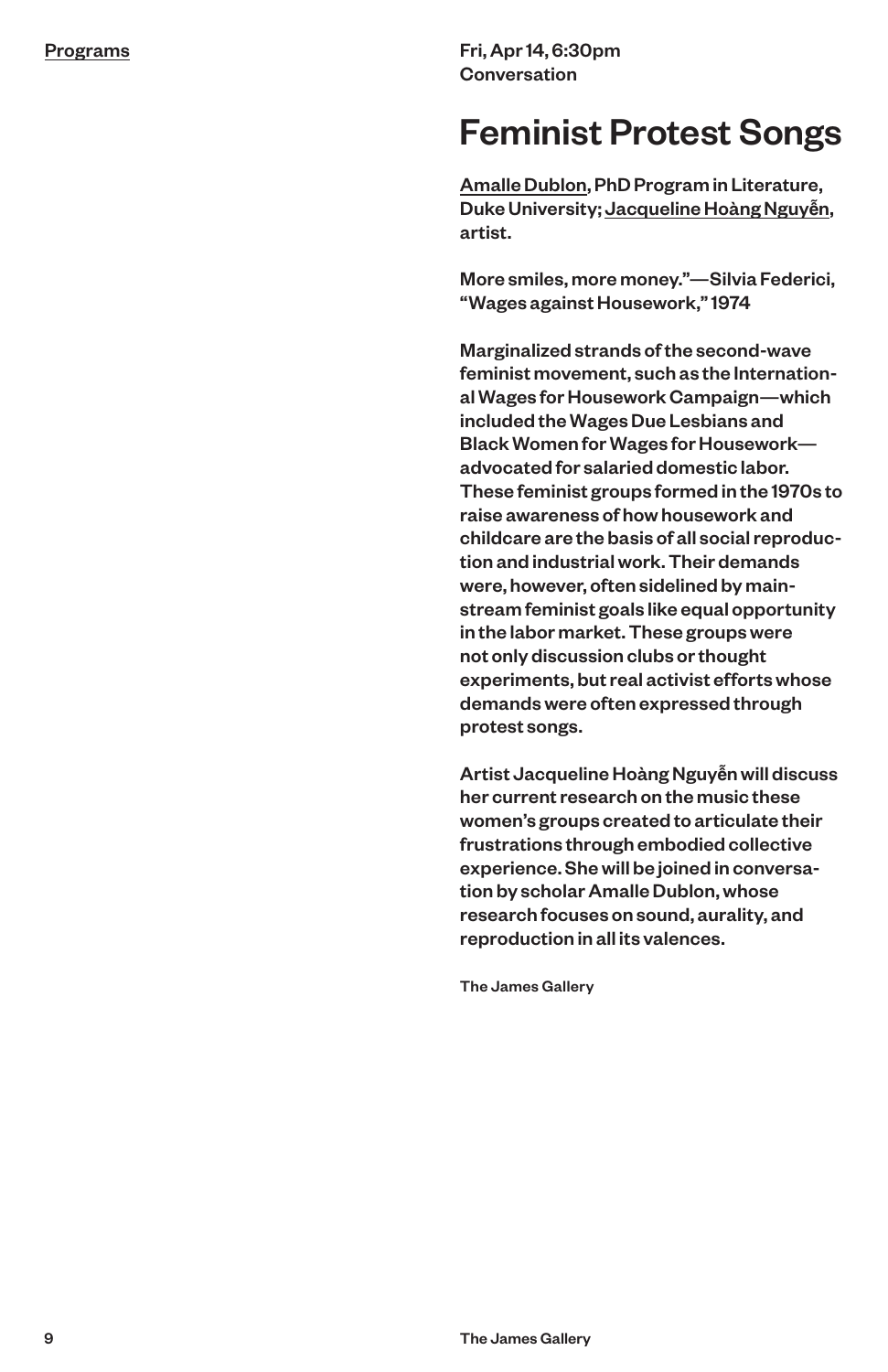Fri, Apr 28, 6:00pm Panel discussion

## Labors of Love

Lalaie Ameeriar, Asian American Studies, University of California at Santa Barbara; Kaegan Sparks, PhD Program in Art History, The Graduate Center, CUNY; Kathi Weeks, Gender, Sexuality, and Feminist Studies, Duke University; Shiloh Whitney, Philosophy, Fordham University.

This panel brings together scholars from the fields of anthropology, gender studies, and philosophy to address problems at the intersection of affect and work.

Drawing on her ethnographic fieldwork with immigrant nurses in Toronto, anthropologist Lalaie Ameeriar (author of *Downwardly Global: Women, Work, and Citizenship in the Pakistani Diaspora*) will discuss pedagogies of affect in job training, arguing that teaching women workers Western notions of docility and deference reproduces a racialized notion of gendered labor.

Political theorist Kathi Weeks (author of *The Problem with Work: Feminism, Marxism, Antiwork Politics and Postwork Imaginaries*) will present "Down with Love: Feminist Critique and the New Ideologies of Work," a paper comprising new research on love and happiness in popular management discourses.

Philosopher Shiloh Whitney will critique the use of authenticity as a framework for analyzing affective labor, suggesting instead a notion of affective agency that allows us to rethink emotions outside of the binary of sovereign and spontaneous versus forced or feigned.

These presentations will be followed by a conversation moderated by Kaegan Sparks, curator of "Soft Skills."

The Skylight Room (9100)

Thu, May 4, 6:30pm Reading & Performance

# Professions for Women

Corina Copp, writer; Diana Hamilton, writer.

"Whenever I felt the shadow of her wing or the radiance of her halo upon my page, I took up the inkpot and flung it at her. She died hard. . . . Killing the Angel in the House was part of the occupation of a woman writer." —Virginia Woolf

In her 1931 speech "Professions for Women," Virginia Woolf wields a polemic against the "Angel in the House," the Victorian archetype of a selfless, sacrificial woman who devotes herself to soothing, flattering, and comforting the men around her. Taking this text and the exhibition "Soft Skills" as points of departure, poets Corina Copp and Diana Hamilton will address routines of feminized sociality including communication and care—in and through the work of writing.

Building on her recent work on humor in Chantal Akerman's films, Copp will present a performance-lecture set in motion by Frances Stark's telephone motif as "performance-dress." Talking through vocal imitations and dialogic repetitions in cinema, Copp's performance will culminate in a theatrical script that models the emotional labor of phone conversations.

Hamilton's book of poetry, *Okay, Okay*, focuses on crying in the workplace (among other inappropriate places), collecting, for example, women's strategies for hiding their tears, together with managerial advice about keeping it together and paranoid descriptions of office floorplans. In addition to reading from this work, Hamilton will discuss the question of "empathy" as it is coded as *hard*, *easy*, *soft*—and how we might separate "empathy" from its marketability.

The James Gallery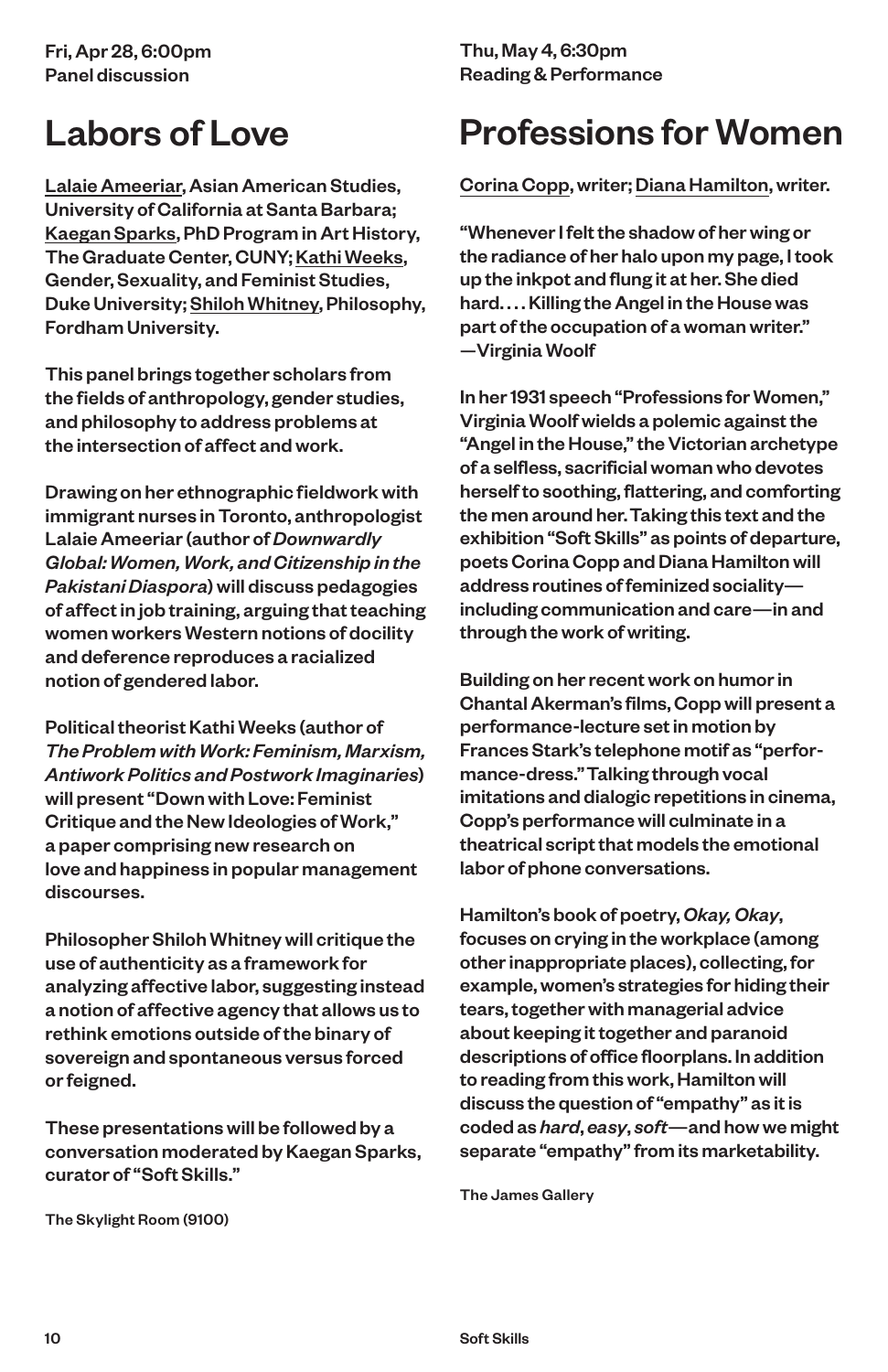Thu, May 18, 6:30pm Screening & Conversation

### Glitch Girls

Jen Liu, artist; Aliza Shvarts, PhD Program in Performance Studies, New York University.

"Soft Skills" artist Jen Liu will screen and discuss her video work *The Pink Detachment* (2016), as well as portions of her work in progress, *Pink Slime Caesar Shift*. Following her presentation Liu will be joined by artist and performance theorist Aliza Shvarts for a conversation on resistant reproductive temporalities and opacity as an intersectional strategy.

A counterpart to the paintings on view in "Soft Skills," Liu's *The Pink Detachment* reinterprets *The Red Detachment of Women* (1970), a Model Opera ballet from China's Cultural Revolution, replacing its peasant girl protagonist with an accident-prone, inefficient meat worker. Valorizing "pink slime," a processed paste of low-grade meat scraps, Liu's work proposes a speculative solution to China's current crises in meat supply. The work shifts the register of the color pink, as a symbol of femininity, from "natural" fleshy softness to a synthetic, potentially violent, hybridity.

Liu's new multi-part work *Pink Slime Caesar Shift* comprises another generative fiction about meat production in China, this time centering on the inability of Chinese factory workers to organize due to state-controlled social media. If synthetic meat based on stem cell technologies is grown on an industrial scale, the work suggests, workers may have a new vessel for distributing secret messages through ciphers programmed into the meat's genome.

The James Gallery

Wed, May 24, 6:30pm Conversation

### Intimate Measures

Nitin Ahuja, Gastroenterology, Johns Hopkins Hospital; Amy Herzog, Media Studies, Queens College and Theatre, Music, Film, and Women's Studies, the Graduate Center, CUNY.

Self-management—defined as "management of or by oneself; taking responsibility for one's own behavior and well-being" —is a term that crops up in diverse contexts across contemporary culture, from corporate PowerPoints that extol lean labor to diet blogs and internet support groups for dealing with chronic pain. Media studies scholar Amy Herzog will present new research exploring self-management in relation to digestion and the human microbiome, with particular attention to how neoliberal attitudes inflect the burgeoning market for designer gut-health regimens. Herzog will examine the rhetoric of self-betterment and selfcontrol at play in digestion-focused internet communities, tracing psychosomatic connections between cultivating intestinal flora and regulating emotion. She will be joined by gastroenterologist and writer Nitin Ahuja to discuss the current vogue for microbial management, as well as other forms of digitally mediated self-help, including ASMR (autonomous sensory meridian response) videos. Inspired by Tasha Bjelić's work *Untitled* (2015), on view in "Soft Skills," and related to his previous writing on the YouTube phenomenon of clinical pantomime, Ahuja will address the simulated intimacy of ASMR culture, in which strangers role-play caregiving through tender voices and soothing scenarios.

Herzog's presentation is an offshoot of "My Colony," a research project commissioned by Triple Canopy.

The James Gallery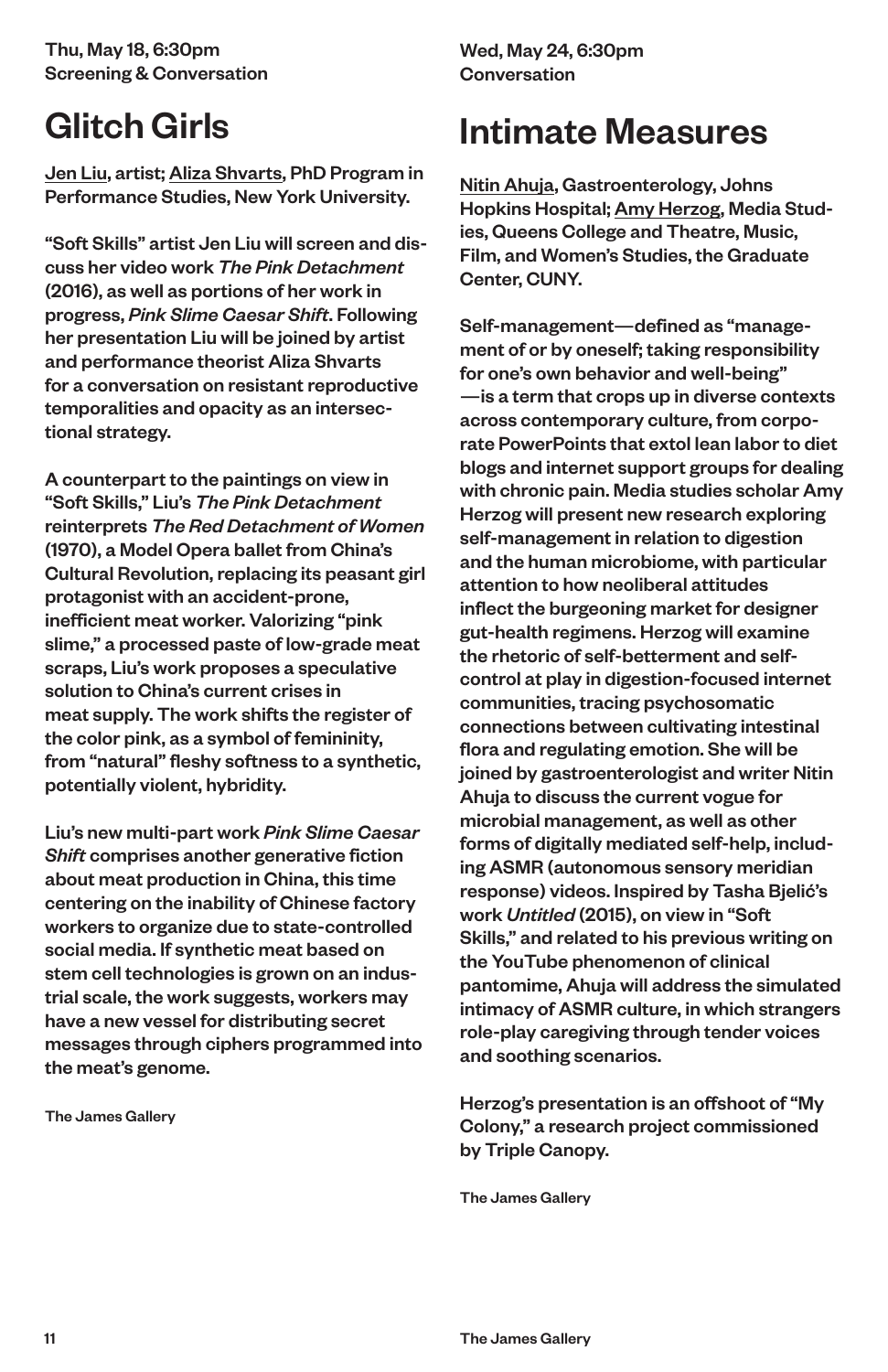Exhibition Curator: Kaegan Sparks James Gallery Curator: Katherine Carl Exhibitions Coordinator: Jennifer Wilkinson Design: Aliza Dzik

Special thanks to Jennifer Wilkinson, Katherine Carl, Chris Lowery, Aliza Dzik, Sara O'Keeffe, Jeff Ewald, Chip Hughes, Brad Kronz, LanningSmith, Kareem Hanna/Dijifi, Michael Thomas Vassallo, Rachel Haidu, 2015–16 faculty and participants of the Whitney Independent Study Program, Claire Bishop, and students in the Spring 2015 Mellon Curatorial Practicum at The Graduate Center, CUNY.

The Amie and Tony James Gallery, located in midtown Manhattan at the nexus of the academy, contemporary art, and the city, is dedicated to exhibition-making as a form of advanced research embedded in the scholarly work of the Graduate Center across multiple disciplines. The gallery creates and presents artwork to the public in a variety of formats. While some exhibitions remain on view for extended contemplation, other activities such as performances, workshops, reading groups, roundtable discussions, salons, and screenings have a short duration. The gallery works with scholars, students, artists and the public to explore working methods that may lie outside usual disciplinary boundaries.